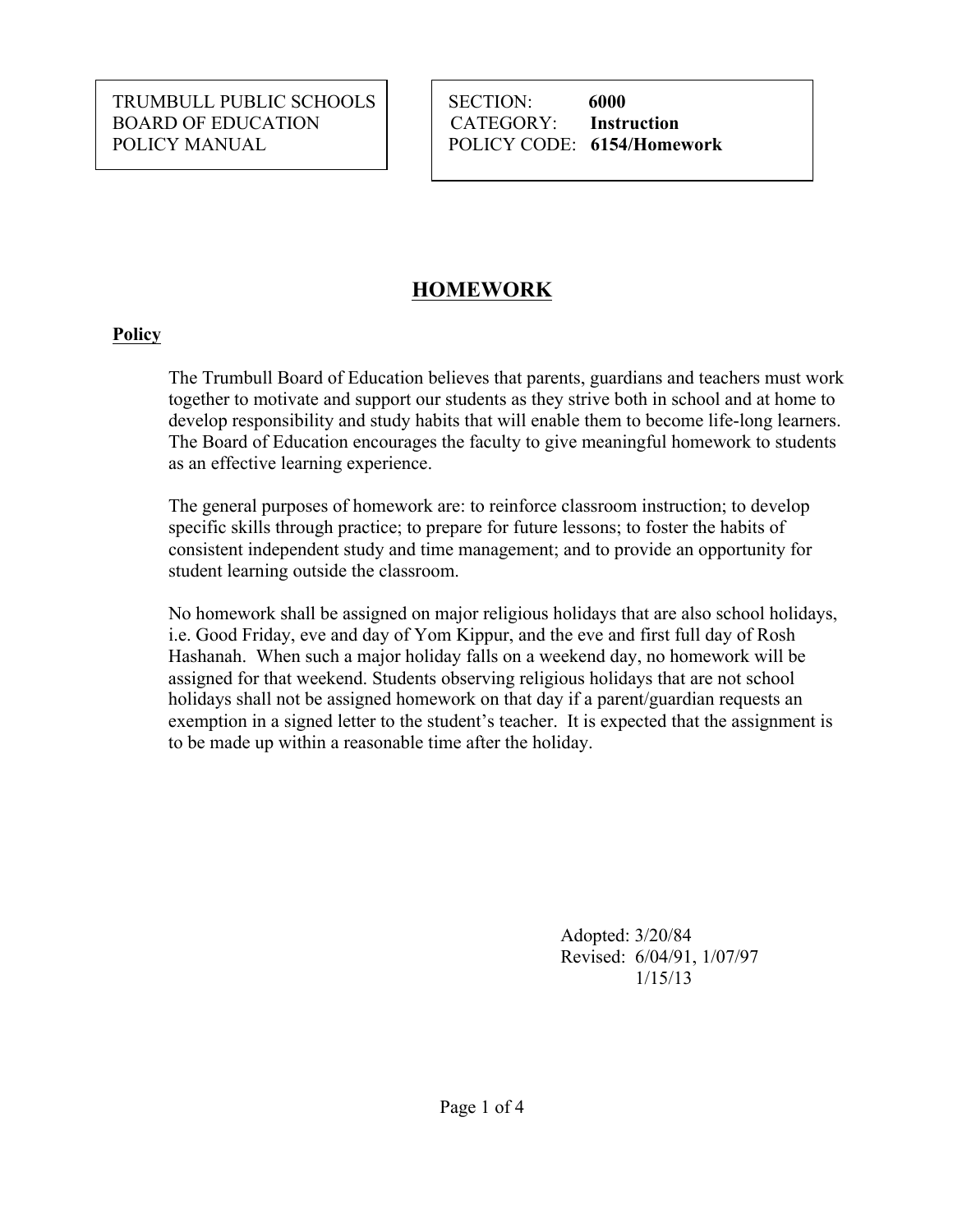# **Regulations**

# 1. Student

The responsibilities of the student are:

- To contact the teacher when absent so that all work and make up assignments can be successfully completed (for students in grades 4 through 12)
- assessment • To understand the purpose of each assignment, assignment directions, and means of
- To understand the time allotment so that time can be budgeted responsibly
- To understand that all elements of homework assignments impact the grading process

# 2. Teacher

The responsibilities of the teacher are:

- To explain the purpose of each assignment with clear directions
- To explain the method of assessment and the impact on the student's grade
- To suggest a reasonable time allotment on homework assignments, providing for reasonable make-up assignments when appropriate, and explaining that deadlines and penalties are adhered to with grading consequences
- To return appropriately evaluated homework in a timely manner to further the learning experience
- the school day • To explain that group projects at the elementary and middle level require individual preparation at home so that the collaborative group work can be accomplished during
- during the school day and after school hours • To explain that group projects at the high school level may require individual preparation at home and in school so that collaborative work can be accomplished
- of the grade should also be used when applicable • To use monitoring tools for group projects to track equal participation of all members of the group. Individual reflections on the group process that account for a percentage
- not included in the allotted timeframe for a project. (e.g. a three week project may take • To assign long term projects in a timely manner and ensure that school vacation time is four weeks if the time frame includes a full vacation week)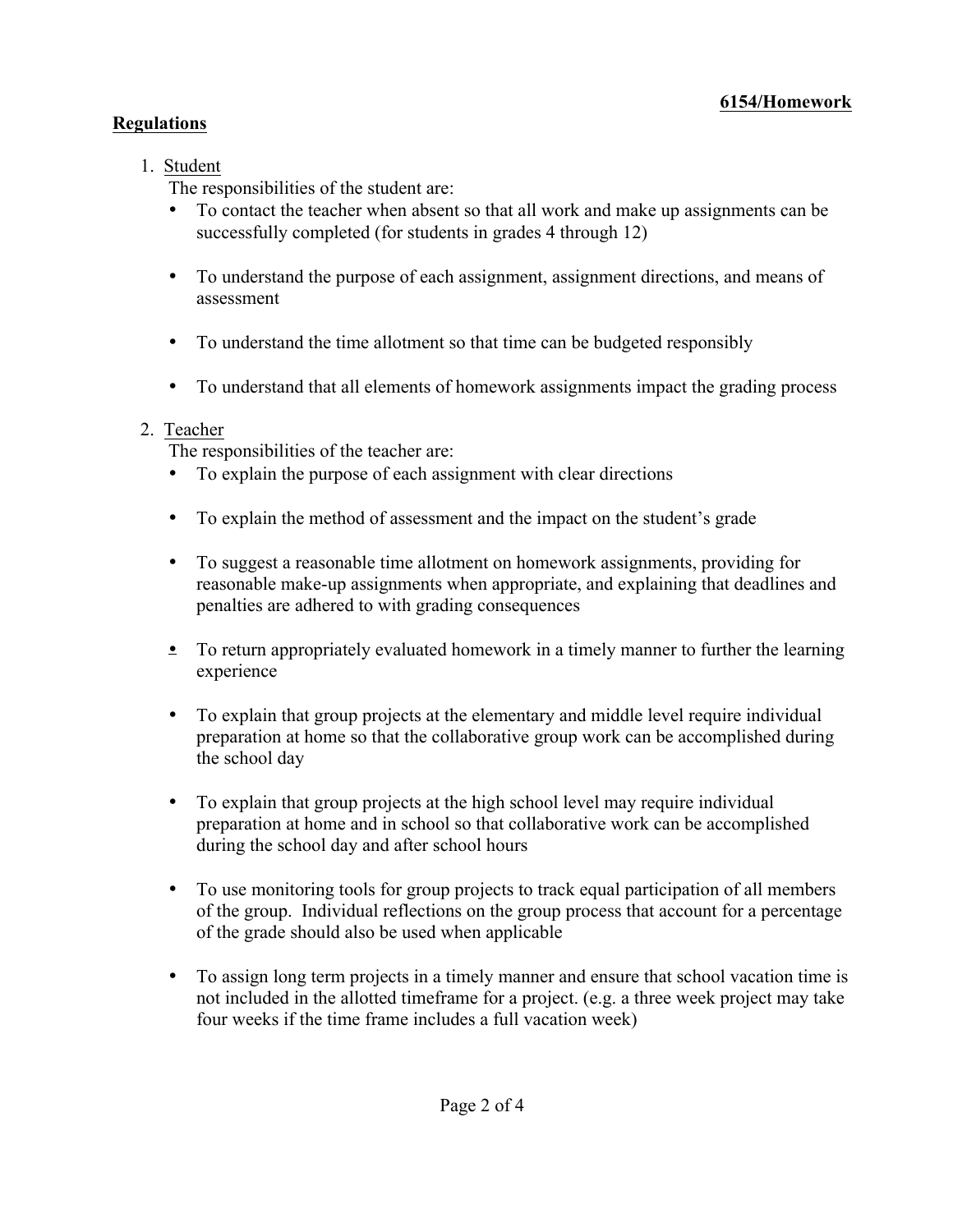#### **Regulations cont'd.**

#### 3. Parent/Guardian

The responsibilities of the parent/guardian are:

- To contact the teacher in grades K through 3 when student is absent so that all work and make up assignments can be successfully completed
- • To remind the student in grades 4 through 12 to contact the teacher when absent so that all work and make up assignments can be successfully completed
- To support the student with a time and place to focus on homework
- To understand that homework assignments are components of the grading process
- To check with the student for completion of assignments
- To contact the teacher, guidance counselor or administrator in the event of questions or concerns
- To notify the teacher in writing to request exemption from homework assigned during a regular school session due to a religious holiday

#### 4. Administrator

The responsibilities of the administrator are:

- To communicate the homework policy to students, faculty, and parents/guardians
- To monitor and support the faculty in applying the policy appropriately and consistently

#### **Guidelines by Grade Level**

 In establishing homework guidelines, it is important to consider the individual differences of not include time recommended for "standing expectations" such as but not limited to silent students and availability of resources. The following time allotments are a general guide and do reading, practicing math facts, reviewing high frequency words, and practicing music skills.

Grades K **-** 5

Grade  $5$  – average  $45$  -  $55$  min per night Grades K**-**1 **–** Adjusted to the maturity and readiness of the child Grade 2 **–** average 15 - 20 min per night Grade 3 – average 25 - 30 min per night Grade 4 – average 35 - 45 min per night

work. No homework should be assigned at the elementary level on weekends and school vacations other than, but not limited to, reinforcement work, and completion of weekly classroom work.<br>Page 3 of 4